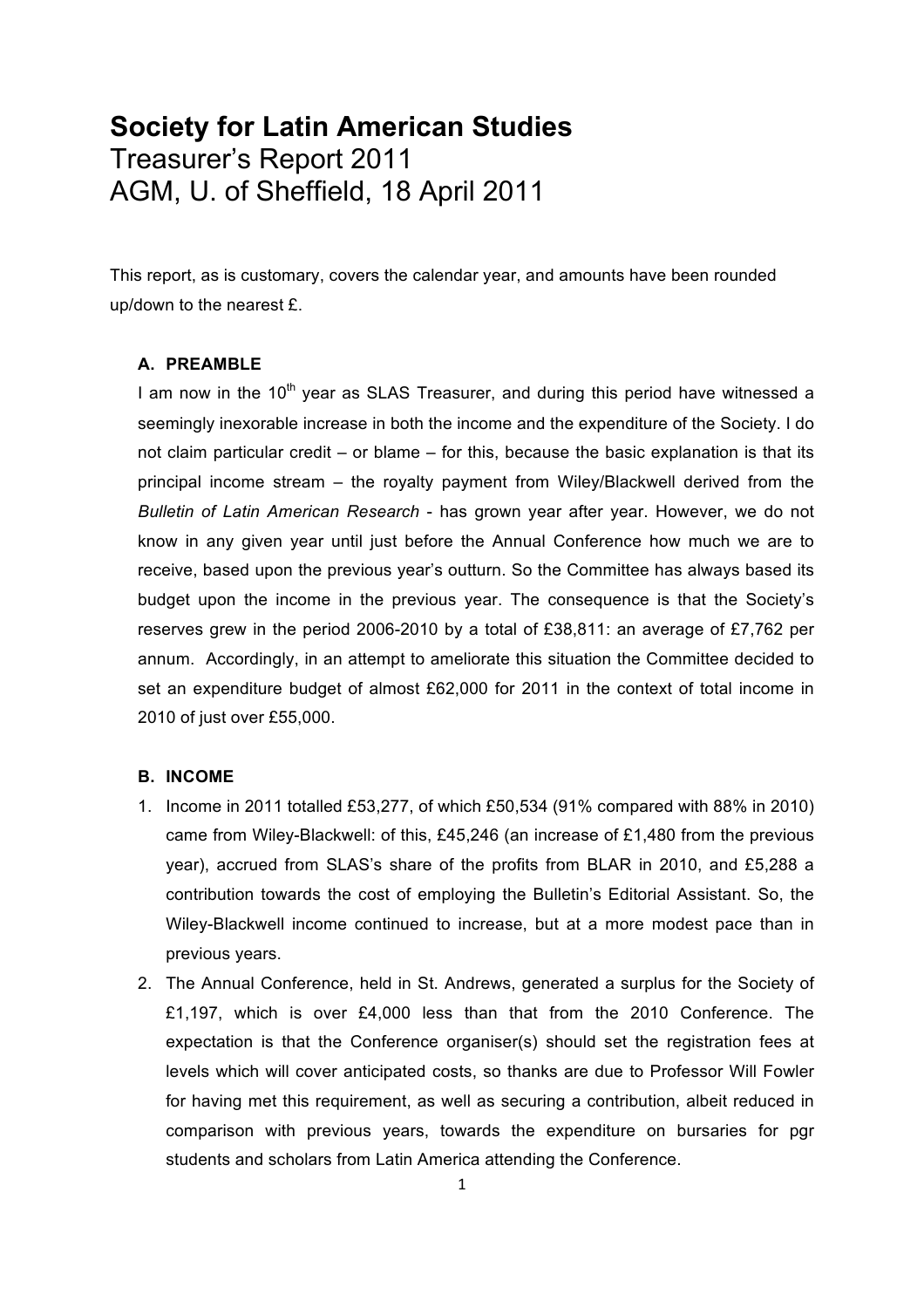- 3. As predicted in my report for 2010, bank interest remained low at £151, down a bit from the previous year. It will increase substantially, however, in 2012, in the light of the Committee's decision to increase its deposit with Triodos Bank from £50,000 to £75,000, invested in a one-year bond, at a fixed interest rate of 2.5% ( which will yield, therefore £1,875 in November 2012). We also receive a small amount of interest from the now reduced sum deposited with the Co-operative Bank.
- 4. The other items of income were "members' donations", in the form of uncancelled standing orders which yielded £841, and a refund of £553 from the University of Manchester, as SLAS's share of the surplus that remained from the 2010 PILAS Conference.

#### **C. EXPENDITURE**

- 5. Expenditure on BLAR totalled £18,700, the bulk (£16,706) being the recharge from the University of Liverpool for the Editorial Assistant's remuneration for the period 1/8/10-31/7/11. In due course SLAS will be invoiced for his salary costs for the last five months of 2010, estimated at c. £7,000. Although in recent years we have not been recharged for photocopying/postage/telephone/computer maintenance/etc., there is an increasing likelihood that these costs, too, will be passed on in 2012. Expenses paid to the Editors and the Editorial Assistant for travel/subsistence costs incurred in attending editorial meetings, together with a contribution to the costs incurred by the Coordinating Editor in attending the 2010 LASA Conference totalled £1,994, thus increasing total expenditure on BLAR to £18,700. Overall, therefore, the funds generated for SLAS by Wiley-Blackwell in 2011 left a net surplus of £31,834 - £532 more than in 2010 - for the Society's general activities.
- 6. Of this residue, £8,385 was spent on the Annual Conference, in the form of 19 postgraduate student bursaries (@£165), and 7 awards (@750) to participants travelling from Latin America. The Committee had budgeted to spend a total of £9,300 on these items, but the pgr take-up of bursaries was one fewer than those available, and one Latin American scholar who had been offered a bursary did not attend.
- 7. Outwith the Annual Conference, 9 postgraduate members of the Society received awards (in 7 cases of £500) totalling £4,120 to assist with the costs of presenting papers at overseas conferences, and 23 received awards (in 21 cases of £600) towards the costs of fieldwork in Latin America. Together, the awards made to postgraduates, plus the grant to PILAS (see below) totalled £23,330, that is 73% of residual funds, compared with the already generous 50% expended on them in 2010.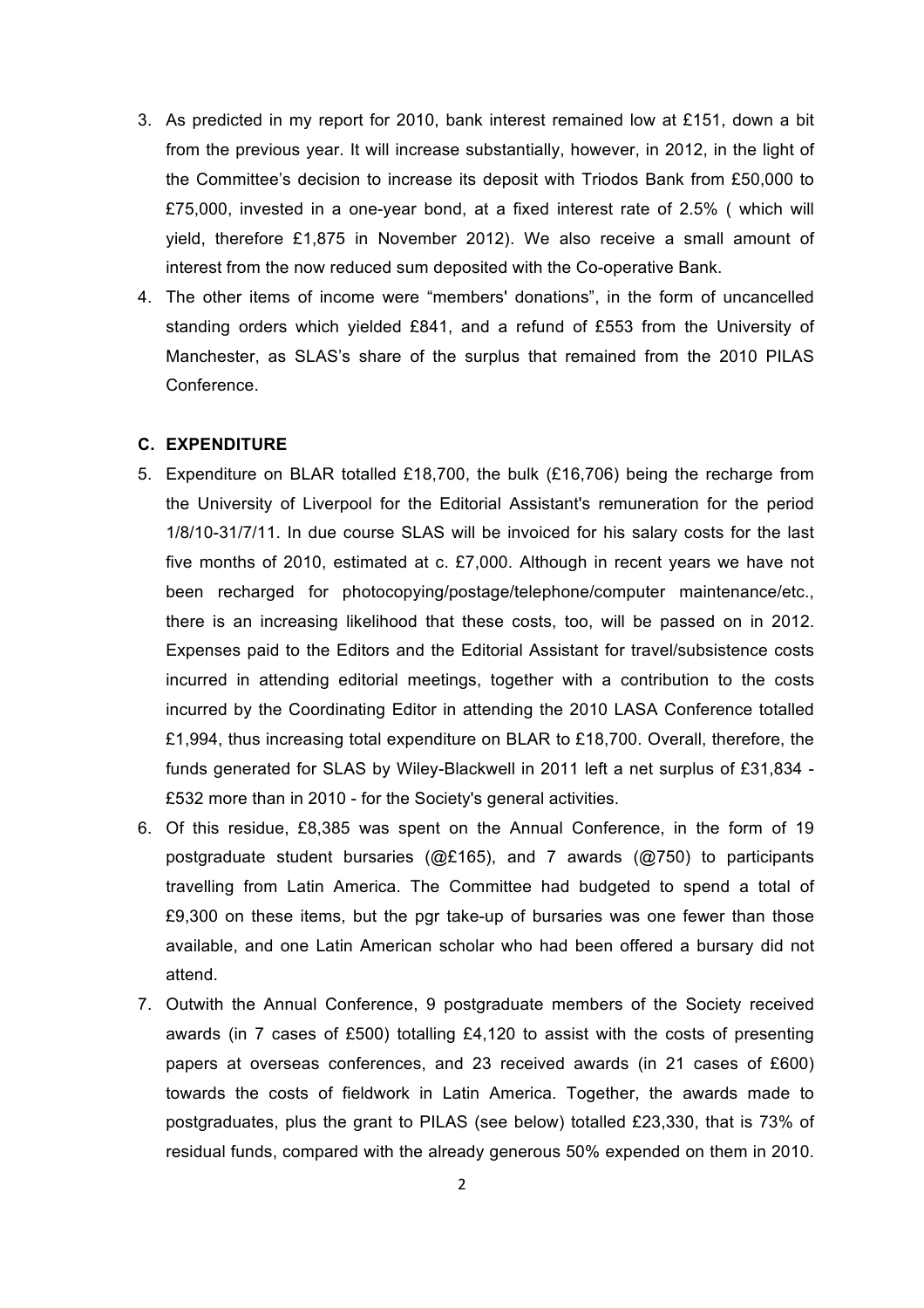The criterion for eligibility is to be registered for a research degree at a UK University, which in practice means that more than half the awards are made to students from Latin America, many of whom, even when in receipt of subsistence awards from their home research councils, have to find their own funds for research-related travel. Thus, it is even clearer that the Society continues to invest heavily and generously in the future of research in Latin American Studies in the UK. These levels of potential expenditure have been maintained in the 2012 budget.

- 8. Expenditure on the Annual Lecture, delivered at the University of Glasgow in November 2011 by John Holloway was £1,319, the overspend on the budgeted £1,000 being almost identical to the underspend in 2010.
- 9. Six awards, totalling £3,750, were made to the Universities of Edinburgh, Lancaster, Liverpool, Manchester, Warwick, and ISA/London for the organisation of conferences. However, the last of these, for an event held in November 2011, had not been claimed by the end of the year, and two did not take up the full awards, thereby reducing in-year expenditure in this field to £2,572.
- 10. The 2010 initiative of offering grants of up to £500 for the organisation of seminar series led to awards of £500 each to Glasgow and, jointly, Manchester/Sheffield.
- 11. Following the demise of the JISLAC scheme for the award of post-doctoral travel awards, £2,000 was budgeted for awards of up to £1,000 in 2011. In the event, four applications were received, and a total of £2,600 was allocated to three of them. In view of the relatively low demand, this is an area which might be revisited should income remain flat in 2012.
- 12. Committee expenses in the form of reimbursement for travel and subsistence costs incurred by members attending meetings in London (January), St. Andrews (April), Aberystwyth (June) and Glasgow (November) - totalled £3,948, some £1,200 more than in 2010, reflecting both high levels of attendance and the high costs for some of travel to these particular locations.
- 13. PILAS (Postgraduates in Latin American Studies) held a very successful Conference in Cambridge, supported by a grant of £3,000 for its activities, of which all but £65 was disbursed.
- 14. In-year expenditure on the website was £1,058, compared with a very modest £460 in 2010, the increase resulting from the recruitment of a professional assistant (Christy Palmer), who since August 2011 has also been assisting with the production of the electronic bulletins.
- 15. The final item of expenditure was a subscription of £79 to rejoin the supposedly revitalised CEISAL. It remains to be seen if we get value for money.